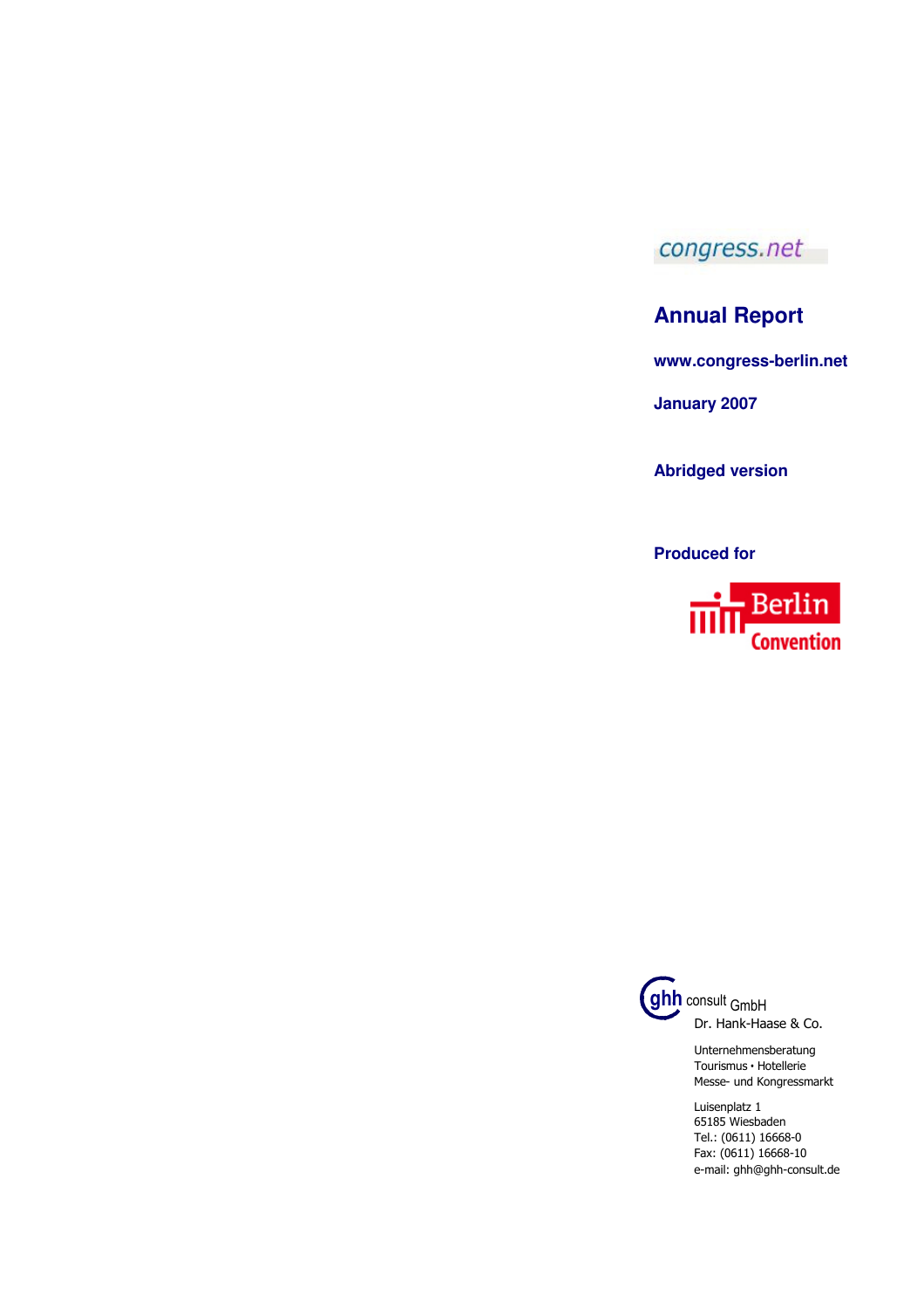- In **Berlin 273 venue providers** offer a total meeting space of approximately 379,100 m².
- **156 Hotels** (57% of providers) have around 95,100 m² event space (25% of meeting space). •
- **6 convention centres and halls** (2% of providers) offer 57,900 m² event space (15% of meeting space). •
- **111 unusual venues** (locations, 41% of providers) make 226,100 m² event space (60% of meeting space) available. •
- 36% of the Berlin convention hotels and 100% of the convention halls took part in **congress.net** in 2006. Together they represent **73% of the total space offering** in venues of this kind. •
- 19% of the location providers, who account for 16% of the total event space in Berlin locations, took part. •
- In 2006 around **95,500 events with approximately 7.45 million participants** were staged. The number of events and participants was far higher than in 2005 (89,200 events with 6.9 million participants). This corresponds to an increase of +7% for events and +8% for participants. •
- The Berlin **convention hotels** play a key role: 80,300 events (+7%) attracted 4.3 million participants (13%) (2005: 75,200 events with 3.8 million participants). •
- Around 2,300 events (+10%) with approximately 800,000 participants (+/- 0%) were staged in the **convention centres** and **halls** in the course of 2006 (2005: 2,100 events with 800,000 participants). •
- Around 12,900 events were recorded in 2006 in the so-called "**Locations**" with approximately 2.35 million participants (2005: 11,900 events with 2.3 million participants). •
- Overall, the **convention market improved markedly compared with 2005.** The numbers of participants and events both rose dramatically. •
- The **event sizes** on average remained unchanged in 2006 compared with the previous year. •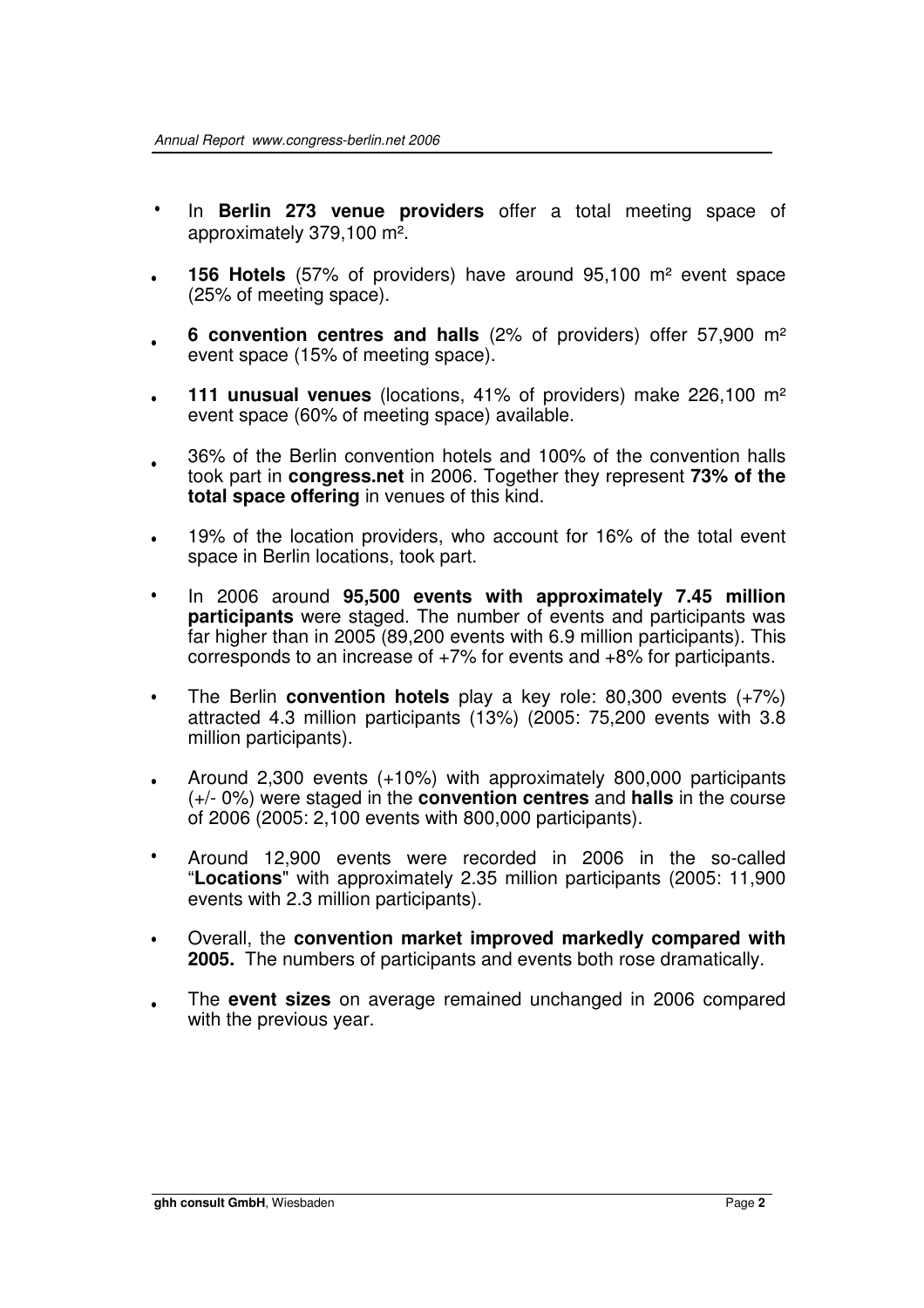- The **events with up to 20 participants** accounted for almost half of all events in 2006.
- The **average meeting length** of 1.6 days remained the same as the previous year. Whereas there were no changes for hotels, the average meeting length for the convention, municipal and multi-purpose halls was slightly shorter than in 2005 (2006: 1.4 days, 2005: 1.5 days). The event length in the locations was 0.1 days longer than the previous year (2006: 1.2 days, 2005: 1.1 days).
- The **proportion of one-day events** was 71% as it was the previous year. The **share of multi-day events** was 29%.
- The **seasonal distribution of events** followed a similar course in 2006 to that in 2005. All the same, the Football World Cup did lead to a shift. The months prior to and after the World Cup were far busier whereas June, which is normally strong on events, had noticeably fewer ones.
- In 2006 meetings (35%), seminars (13%), conventions (12%) and events (11%) were the dominant types of event from the Berlin perspective. These shares are similar to the previous year. In the case of hotels and convention, municipal and multi-purpose halls meetings were by far the largest category of event (39% and 27%, respectively). Events (38%) and seminars (18%) were the biggest category of functions in the locations.
- Out of all the **organisers,** 68% of all events were staged by the **private sector** in 2006 as in 2005.
- Whereas the share of the private industry was unchanged, the share of **associations and organisations** as organisers fell slightly. The shares of **agencies, PCOs and public institutions** rose marginally.
- Approximately, 90% of all events were **directly booked** in 2006. Around 6% of bookings were made by the **PCOs** and approximately 3% by **travel agencies**.
- The **sector "Chemicals, Pharmaceuticals, Cosmetics"** was the most highly represented amongst **organisers** in 2006 as it was in the two previous years. With 11% of all events, it staged the most meetings and conventions in Berlin.